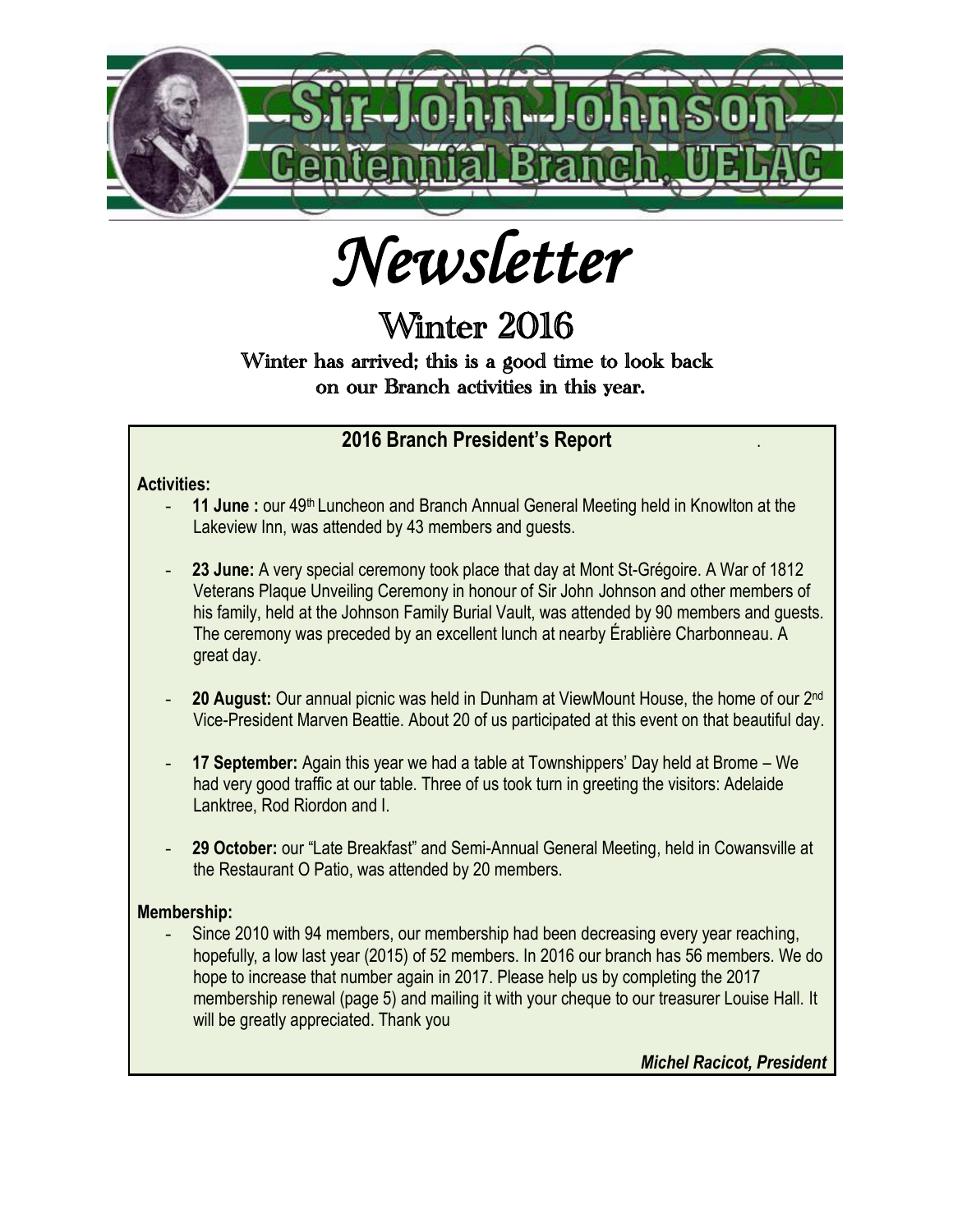### **Annual Branch Picnic at ViewMount House**

Again this year, we were invited by Marven Beattie, Branch 2<sup>nd</sup> VP, to his home, the ViewMount House in Dunham for our Annual Picnic. On Saturday, 20 August, twenty members and friends accepted his invitation and enjoyed not only a very lovely weather but also a fantastic view of the mountains. The Beattie family originally came from Scotland and lived three generations in Ireland before



coming to America and settling in 1828 on what became Beattie Road in Dunham Township, Lower Canada. ViewMount House, built in 1960, was the home of Arthur and Gladys Beattie before becoming the home of their son Marven J. Beattie UE, descendant of Loyalist William Bull. From the house, the view of the mountains is breathtaking. In one glance, you can see Jay Peak, the Round Top, Mont Echo, Mont Glen, Mont Foster, and Mont Orford and several others. Thank you Marven for the warm welcome!

#### **Sir John Johnson Centennial Branch Semi-Annual General Meeting**

On 29 October, our Branch held their semi-annual meeting at Cowansville with 20 members attending. At noon, we all gathered at the Restaurant O Patio where a delicious "Late Breakfast" was enjoyed by all. After the breakfast, we were entertained by our guest speaker Bee Santori on "Nigger Rock": What is it? Where is it? How did it get its name? Why is it so important to our history? During a thirty-minute presentation, Bee Santori shared with us his knowledge and experience on "Nigger Rock". A short business meeting presided by Michel Racicot was held to close this event.

**2**

#### **Guest speaker Bee Santori**

Born Egidio Santori in Italy, Bee Santori immigrated to Montreal, Canada with his family in 1953. After obtaining a degree in Special Care Counseling, Bee worked for over 30 years with "special needs" individuals, both children and adults. His career did not prevent him from getting interested in storytelling and creative writing as early as 1970. Bee has been teaching Creative Writing at the Missisquoi Community School that takes place in Cowansville, Quebec, every autumn. For more than 10 years, he has also been very interested in the saga of "Nigger Rock" which took place in St. Armand, Québec, on the land of Loyalist Philip Luke. Bee has written two books, under the penname Grampa Bob, on that subject: "*Birdie, The Saga of Nigger Rock"* in 2007 and "*Pilgrimage to Nigger Rock, In Search of Miss Birdie"* in 2015.

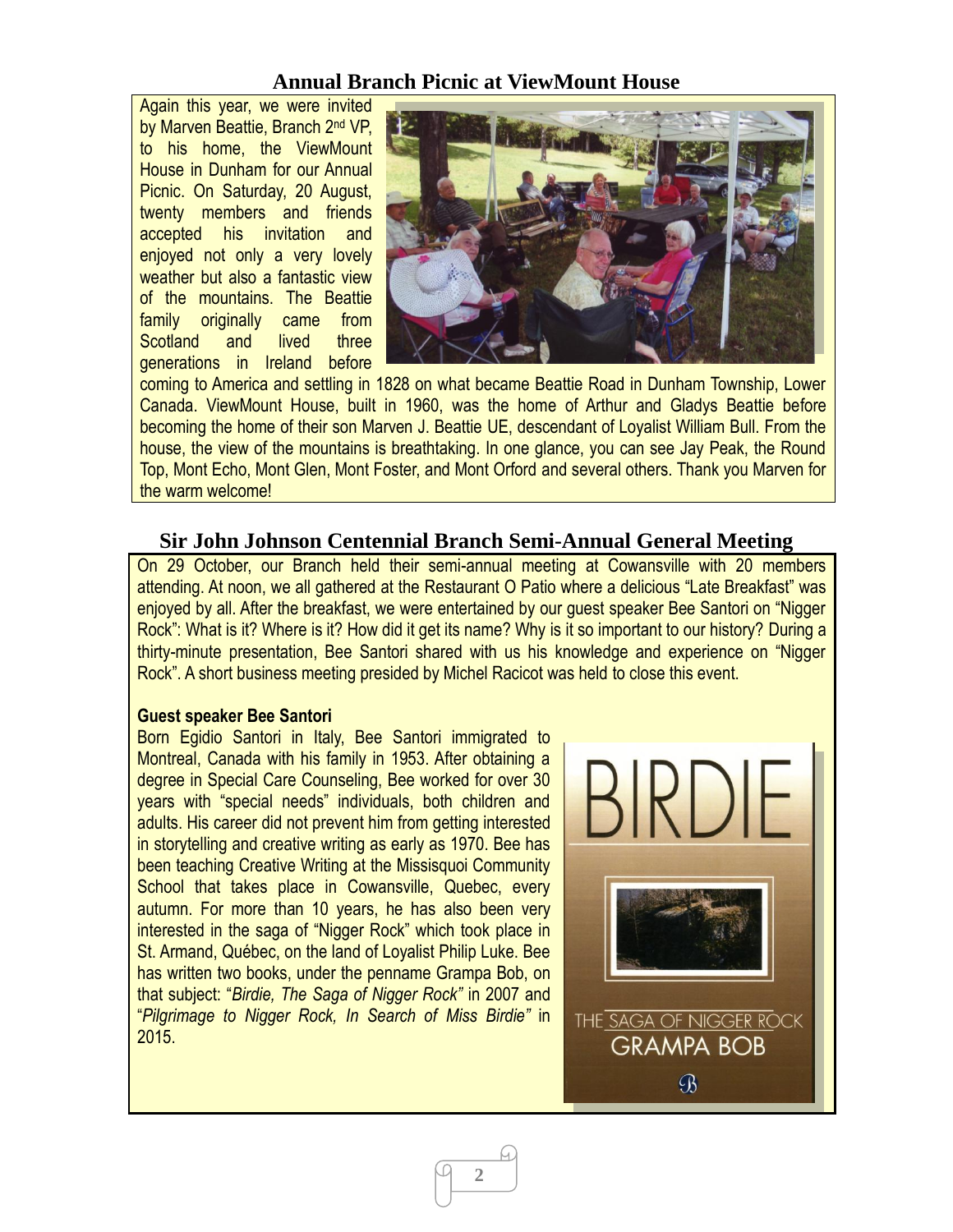## **Message from the President**

#### **The Upkeep of Sir John Johnson Burial Vault**:

Maintaining the site's integrity is now a recurring project. This year, a cedar rail fence and plants were added to the site. In 2017, more landscaping will be done on the site and a plan will be prepared to help us keep it beautiful for many years to come. Other plans for the site will be the preparation and installation of a panel explaining the role played by Sir John Johnson and members of



his family in the War of 1812. Finally we intend to create and publish a small brochure (in French and in English) about the Johnson Family Burial Vault and its history. This brochure will be used as a publicity tool for the vault site to be distributed at local historical societies, museums, etc.

**\_\_\_\_\_\_\_\_\_\_\_\_\_\_\_\_\_\_\_\_\_\_\_** 

#### **50th Anniversary of our Branch in 2017**

In 2017, our Branch will be celebrating its 50<sup>th</sup> Anniversary. We need to think and plan special activities and ways to celebrate this anniversary. If you have any ideas and suggestions to help us celebrate this anniversary please contact the Branch executive. One special activity that we could do is organized a visit to Williamstown, Ontario. We have very good friends there who are very interested in greeting us and giving us a guided tour of the heritage sites of this area. The historic village of



Williamstown, named after Sir John Johnson's father, Sir William Johnson, is where Sir John Johnson built the Manor House which is now a Canadian National Historic Site and one of the oldest surviving buildings in Ontario.

*As the New Year approaches us, we wish all of you a Wonderful 2017. We would like to take this opportunity to thank you for your support and friendship over the years. Happy New Year!*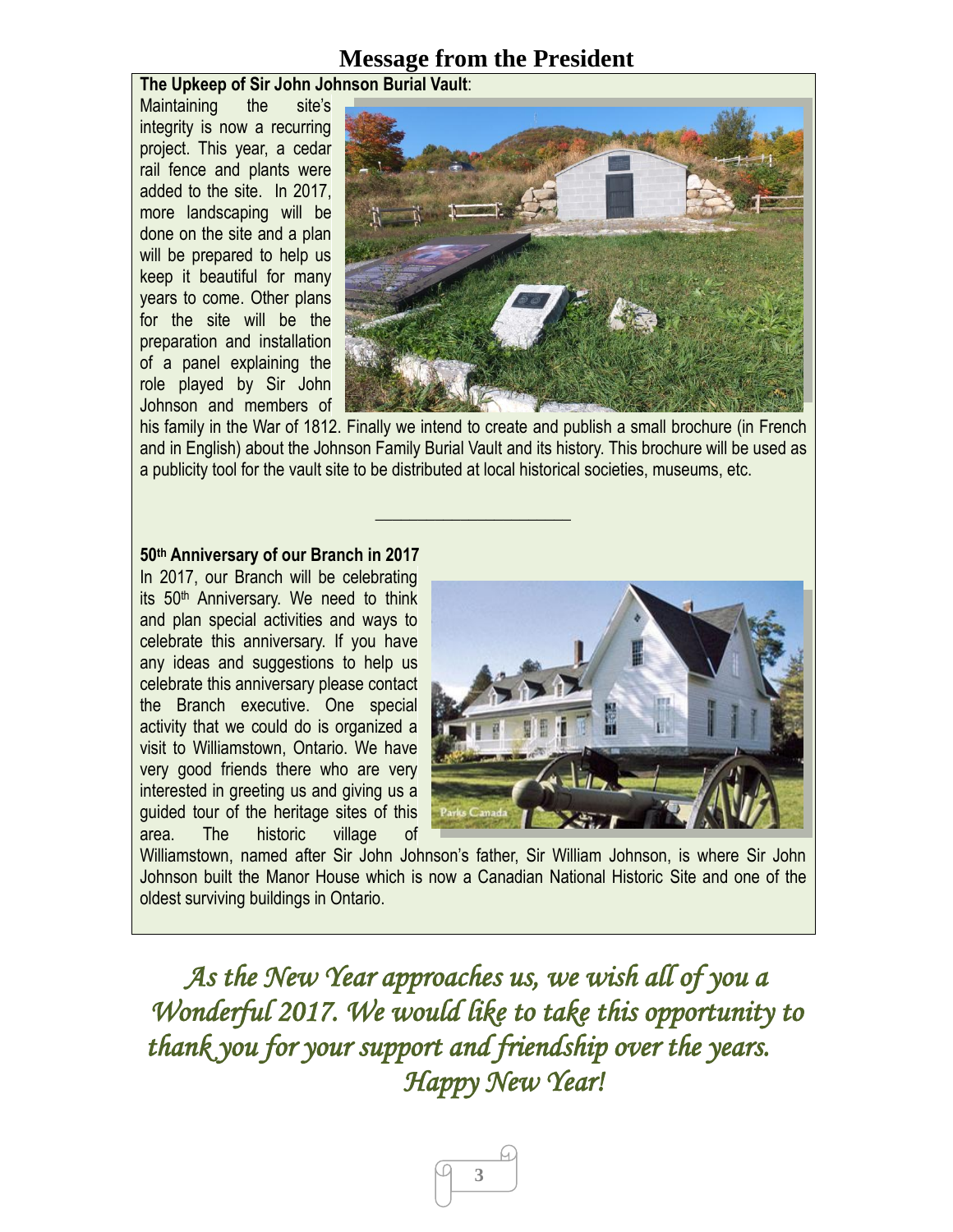# Sir John Johnson Centennial Branch Executive 2016-2017

|                                                                      | <b>Honorary President: Sir Guy Johnson</b> | Winchester, England                                                                        |                   |  |  |
|----------------------------------------------------------------------|--------------------------------------------|--------------------------------------------------------------------------------------------|-------------------|--|--|
|                                                                      | <b>Past President:</b> Gerald Thomas       |                                                                                            |                   |  |  |
| <b>President:</b> Michel Racicot                                     |                                            |                                                                                            |                   |  |  |
| 1 <sup>st</sup> Vice President: Vacant                               |                                            |                                                                                            |                   |  |  |
| 2 <sup>nd</sup> Vice President: Marven Beattie                       |                                            |                                                                                            |                   |  |  |
| Secretary:                                                           | <b>Explain Beban Lewis</b>                 |                                                                                            |                   |  |  |
| Treasurer: Louise Hall                                               |                                            |                                                                                            |                   |  |  |
|                                                                      |                                            | Genealogist: Michel Racicot 129 Church St., Cowansville, QC, J2K 1T9                       | Tel. 450-260-1736 |  |  |
| Publicity:                                                           | <b>Explain Beban Lewis</b>                 |                                                                                            |                   |  |  |
|                                                                      |                                            | Membership: Adelaide Lanktree 140 Principale Ouest, Farnham, QC, J2N 1K6 Tel. 450-293-6342 |                   |  |  |
| Archivist:                                                           | <b>Michel Racicot</b>                      |                                                                                            |                   |  |  |
| Vault Committee: Charles Harbec, Adelaide Lanktree, Raymond Ostiguy, |                                            |                                                                                            |                   |  |  |
|                                                                      |                                            | <b>Gerald Thomas, Michel Racicot, Roderick Riordon</b>                                     |                   |  |  |
| Newsletter:                                                          | <b>Michel Racicot</b>                      |                                                                                            |                   |  |  |
| Hospitality:                                                         | <b>Samuel Vacant</b>                       |                                                                                            |                   |  |  |
| Card Convener: Louise Hall                                           |                                            |                                                                                            |                   |  |  |
| Flag Bearer:                                                         | <b>Example 3 Wesley Larocque</b>           |                                                                                            |                   |  |  |
| Website:                                                             | <b>James Riordon</b>                       |                                                                                            |                   |  |  |
| Various tasks:                                                       | <b>Edwina Bougie, Roderick Riordon</b>     |                                                                                            |                   |  |  |



| <b>WEBSITES</b><br>Sir John Johnson Centennial Branch<br><b>UELAC</b>                      |                                             | http://www.uelac.org/SirJohnJohnson<br>www.uelac.org     |  |
|--------------------------------------------------------------------------------------------|---------------------------------------------|----------------------------------------------------------|--|
| <b>E-MAIL</b><br><b>Loyalist Trails Newsletter: Doug Grant</b><br><b>Branch President:</b> | <b>Michel Racicot</b>                       | loyalist.trails(at)uelac.org                             |  |
| <b>Branch Treasurer:</b><br><b>Branch Genealogist:</b>                                     | <b>Louise Hall</b><br><b>Michel Racicot</b> | adelaidel(at)sympatico.ca<br>mracicot001(at)sympatico.ca |  |

ſч **4**